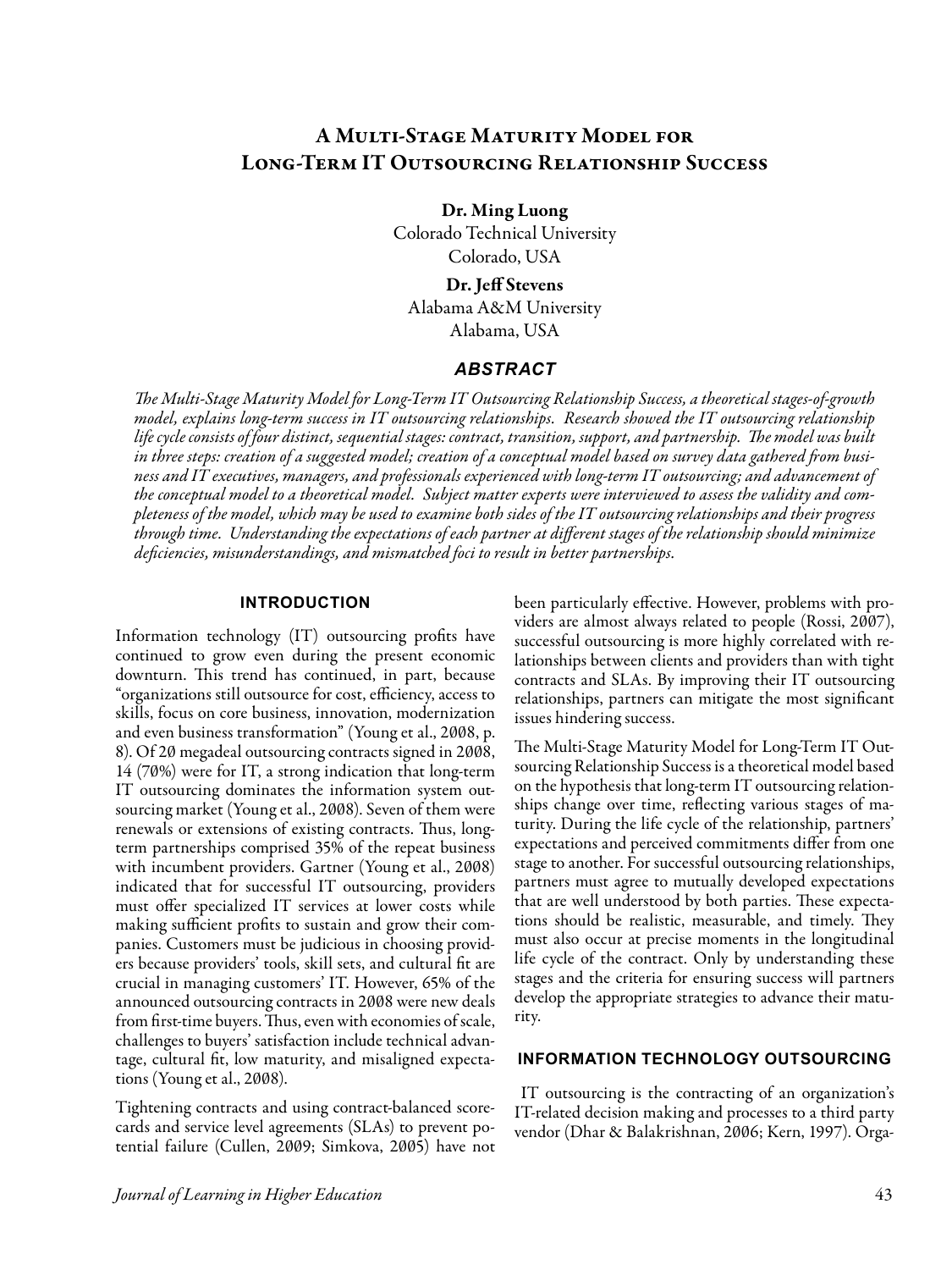nizations may outsource to cut costs, access advanced IT capabilities, improve performance and reliability, and focus on their core business. Contracts specify services provided, monetary considerations, and length of time.

 Researchers studying IT outsourcing have agreed that the reasons for outsourcing are complex. Lacity, Hirschheim, and Willcocks (1994) found financial reasons (i.e., cutting costs, improving cost control, restructuring IT budgets) were the main motivation. Other reasons included returning to core competencies, facilitating mergers and acquisitions, and starting new companies. Loh and Venkatraman (1992) found companies sometimes outsource to solve poorly run IT. Quinn (1999) added that companies use IT outsourcing to gap organizational divides in their internal structures that cannot be achieved otherwise. Lacity and Hirschheim (1993) suggested outsourcing decisions may result from organizational politics, conflicts, and compromises. However, the focus of most IT outsourcing studies has been clients (Gonzalez, Gasco, & Llopis, 2006).

Researchers have used a variety of economic theories to explain the motives for outsourcing and the outsourcing relationship (Gonzalez et al., 2006): agency theory, transaction cost economics theory, game theory, resource-based theory, and resource-dependence theory. In only a small percentage of studies did researchers use relationship as a unit of analysis, examining relationships primarily from a contract or economic perspective (Gonzalez et al., 2006). The primary theories used in those studies were transaction cost economics and agency theory in which clients and vendors have conflicting goals. The concern and the risk were that differences in goals may result in self-serving, opportunistic behaviors on the part of vendors. Consistent with this theory was the common theme based on the customer's point of view that successful relationships were dependent on well-structured contracts and other detailed material created by legal advisors. Closely related to this theme was service quality, a method to measure quality, and a way to assess value versus cost. However, inter-organizational relationship theories were underrepresented (Gonzalez et al., 2006).

Hyder, Heston, Paulk, and Hefley (2009) stated the imbalance between customer and provider perspectives in the literature may be because those perspectives are better presented in practice by the people involved. Knowledge gained from the provider's perspective is the provider's intellectual property and not easily accessed. Studying the financial success or failure of a contract from the vendor's perspective has also been difficult because most companies amortize fixed costs, gains, and losses or spread them across multiple contracts within their customer base. Kern and Willcocks (2002) believed ignoring the relationship

perspective in IT outsourcing is paradoxical because its impact may be the difference between success, moderate success, or failure. Therefore, research must be focused on the outsourcing relationship. Success is not sustainable if it is only one-sided. Contracts unfair to vendors eventually result in corner cutting, bad service, and disputes. Contracts unfair to customers result in resentment, distrust, and more dysfunction (Hyder et al., 2009; Loesche & Hefley, 2009).

Thus, long-term success of IT outsourcing relationships is dependent on how well parties manage and meet each other's expectations. These expectations may be verbal (i.e., lawful contracts and SLAs) or nonverbal (i.e., psychologically perceived commitments). Parties must be aware of these expectations and manage them so they are realistic, timely, and measurable. Expectations not meeting these characteristics cannot be mapped to success criteria.

However, success criteria cannot be fully discovered unless these relationships are fully explored from both client and vendor perspectives. To this end, this multi-stage theoretical model may be used to plan, manage, and govern IT outsourcing relationships for success.

## **CURRENT IT OUTSOURCING MATURITY MODELS**

Four IT outsourcing maturity models currently exist. Lacity and Willcocks (2000) addressed the operational aspects of the outsourcing contract, focusing on primary activities, key factors, and intended outcomes in their sixphase model. Alborz, Seddon, and Scheeper (2003) examined IT outsourcing process and performance based on efficiency and effectiveness as perceived by stakeholders. They created a three-stage, eight-phase model to explain the IT outsourcing relationship. Cullen, Seddon, and Willcocks (2005) developed a four-phase life-cycle model, each phase composed of nine building blocks, with 54 key activities. Gottschalk and Solli-Sæther (2006) described the IT outsourcing relationship as a three-stage model. However, none of these models include both vendor and customer perspectives.

As business, technology, and outsourcing evolve, individual expectations change. Partners must understand these changes and plan accordingly. Both the 10-year, \$1.6-billion privatization contract between IBM and Indiana Family and Social Services Administration that ended when both parties sued each other (McGarrah, 2011) and the cancellation of National Health Service's (United Kingdom) \$1.75-billion contract with Fujitsu (Young et al., 2008) revealed the hostility, bitterness, and termination of relationships that may result from mismatched vendor and customer foci. In contrast, healthy partnerships often result in contract renewal or extension.

### **THE MULTI-STAGE MATURITY MODEL FOR LONG-TERM IT OUTSOURCING RELATIONSHIP SUCCESS**

Outsourcing contracts result in different types of management challenges for both providers and clients. Ever changing technology, the complexity of computer systems and their environments, and accelerating economic and social environmental changes may result in lower hardware and software costs but higher maintenance costs, obsolete systems that must be replaced, and rapidly changing rules of business. All may make contract conditions obsolete or undeliverable, which makes resource planning difficult. Thus, long-term IT outsourcing contracts must be carefully planned, governed, and executed so clients' IT infrastructure does not become obsolete. Because of these dynamics, both providers and clients must adjust their expectations constantly, revisiting their strategies to be successful.

Long-term IT outsourcing should be viewed not just as a contract but also as a relationship in which "client and vendor(s) are connected or related via individual managers for the duration of the contract period of an outsourcing venture" (Kern & Willcocks, 2001, p. 51). These relationships are complementary by nature (Kern & Willcocks, 2000):

- Both key actors have something of value to contribute.
- Both invest in each other and depend on each other.
- Both have open communication and are friendly toward each other.
- that cannot be easily broken.

These relationships are also marked by high levels of information sharing, communication quality, collaborative participation, trust, and commitment (Seo, Han, & Lee, 2005). To manage long-term IT outsourcing relationships, both parties must meet or exceed each other's expectations. Dibbern, Goles, Hirschheim, and Jayatilaka (2004) stated success may be understood either as satisfaction, which includes a positive attitude toward the key actors involved and the realization of objectives, or the performance of activities being outsourced. Grover, Cheon, and Teng (1996) showed success criteria are directly related to the degree of satisfaction related to expected outcomes. Thus,

long-term IT outsourcing success criteria are a set of realistic, measurable, and timely expectations. Without these characteristics, success criteria are undeliverable, which constitutes failure.

The Multi-Stage Maturity Model for Long-Term IT Outsourcing Relationship Success is a maturity model, not a capability maturity model. It reflects the growth of a cycle in stages, with one stage built on the previous stage to achieve higher maturity levels until the cycle reaches the final expected outcome.

## **CREATION OF THE MODEL**

 The first three steps of Solli-Sæther and Gottschalk's (2010) five-step process was used in building this theoretical IT outsourcing maturity model. The longitudinal nature of empirically testing, revising, and retesting theoretical models necessitated narrowing the scope of the present research to the first three stages (Solli-Sæther & Gottschalk, 2010). Thus, research began with the creation of a suggested model, which was transformed into a conceptual model and, finally, into a theoretical model (Figure 1-next page).

• Both build their relationship on interconnections A sample of 134 practitioners was invited via email with an embedded URL to the survey site hosted by Survey-Monkey, a Web-based survey engine. This group was asked to complete questionnaires to identify and validate the four stages of the model and the expectations associated with each stage. The sample included men and women with extensive experience in outsourcing either as clients or vendors. They worked across the globe for U.S. based companies in diverse industries, including banking, healthcare, wholesale suppliers, retailers, and government agencies. None of the participants had any vested interest in the research study other than a desire to contribute to the body of knowledge. Of the 134 individuals invited, 51 completed the surveys. However, many of these respondents answered questions concerning multiple stages; thus, actual units of analysis were much higher.

The target population was IT and business executives, managers, and professionals from private and public sectors, including both for-profit and non-profit organizations. These individuals were accessed through (a) the membership of the International Association of Outsourcing Professionals and (b) current and past associates of the researcher. Only individuals with direct experience in negotiating, executing, and managing IT outsourcing relationships were invited to participate. The contract profile used in selecting the sample was a minimum size of \$100 million and a minimum length of 3 years to ensure uninformed participants would not distort the data.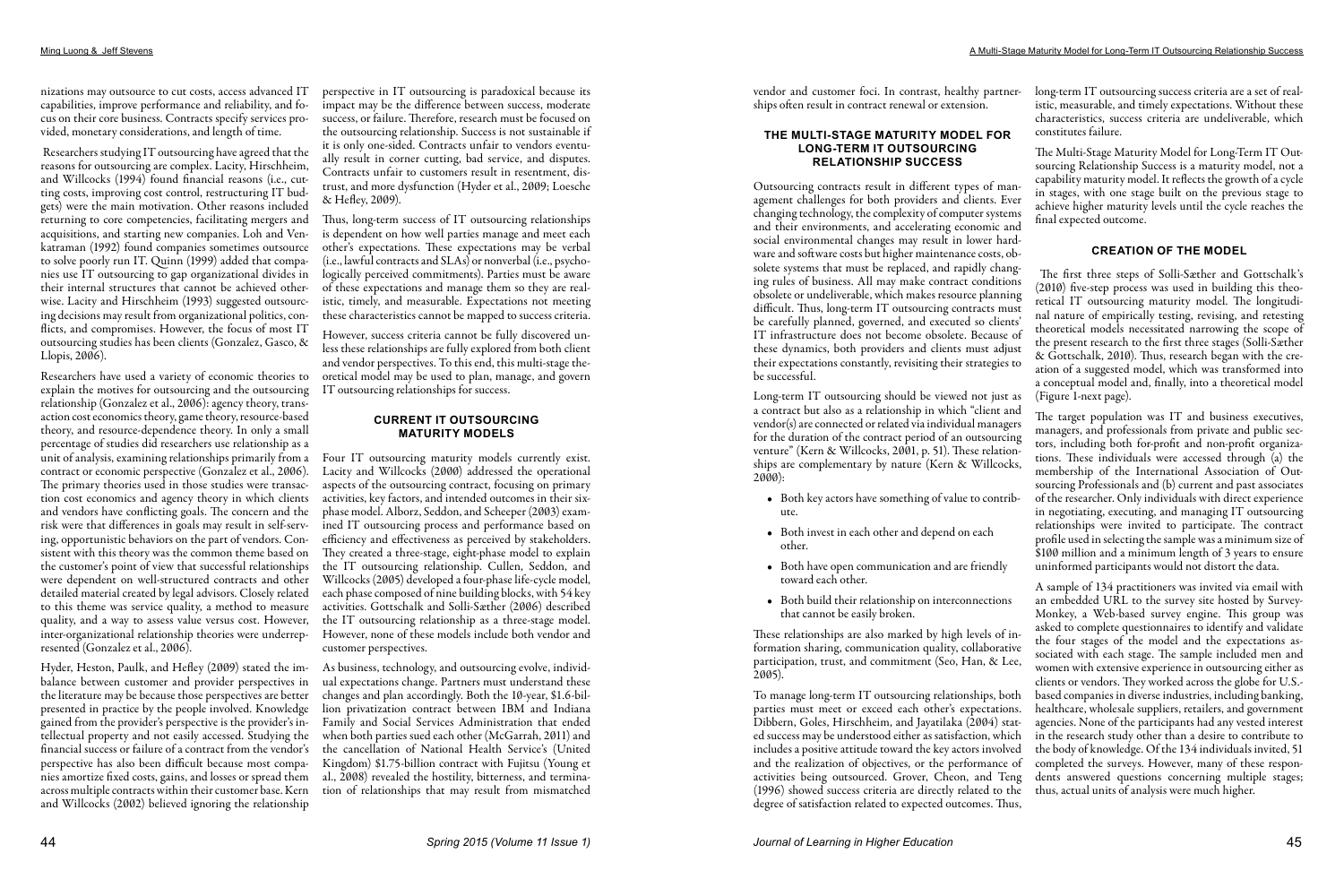A second group of participants from the target population was selected through judgmental sampling to serve as subject matter experts (SMEs) to validate the final theoretical model. These individuals all had firsthand knowledge in negotiating, managing, and executing IT outsourcing contracts. Each SME participated in a one-on-one interview. Interviews ranged from 45 minutes to 2 hours in length.

## **The Suggested Model**

Long-term IT outsourcing success criteria are a set of realistic, measurable expectations delivered in a timely fashion. In the second step of model creation, participants completed a questionnaire concerning expectations in IT outsourcing relationships. The survey consisted of 47 expectations derived from six classical and popular theories (i.e., transaction cost economics, agency theory, resourcebased view, core competency theory, complementary relationship theory, and psychological obligation principles). The expectations were classified as either customer expectations (Table 1) or vendor expectations (Table 2). Participants ranked each expectation for each stage of the suggested model using the following scale:  $1 = no$  impor-

The stages-of-growth-model perspective is one of the most common in management literature and has been used to explain how organizations move from initial development to ongoing viability (Drazin, Glynn, and Kazanjian (2004), Kazanjian and Drazin (1989). Gottschalk and Solli-Sæther (2006) indicated long-term IT outsourcing relationships have predictable patterns of change over time as the relationships evolve. If both vendor and customer are committed to succeeding, they may advance their relationship through the conceptualization of these patterns.

Based on previous research (Alborz et al., 2003; Cullen et al., 2005; Gottschalk & Solli-Sæther, 2006; Lacity & Willcocks, 2000), this research describes and explains IT outsourcing success with a maturity model consisting of four stages: contract, transition, support, and partnership. These four stages represent a sequential hierarchical progression, involving both vendor and client, from the time of contract negotiation to the end of the life cycle.

## **The Conceptual Model**



| TABLE 1<br><b>CUSTOMER EXPECTATIONS</b><br><b>DERIVED FROM THE LITERATURE</b> |                                                                                                             | TABLE <sub>2</sub><br><b>VENDOR EXPECTATIONS</b><br><b>DERIVED FROM THE LITERATURE</b> |                                                                                                       |
|-------------------------------------------------------------------------------|-------------------------------------------------------------------------------------------------------------|----------------------------------------------------------------------------------------|-------------------------------------------------------------------------------------------------------|
|                                                                               | Expectation                                                                                                 |                                                                                        | Expectation                                                                                           |
| CE01                                                                          | Customer can focus on core business.                                                                        | VE01                                                                                   | Customer has adequate knowledge of business.                                                          |
| CE02                                                                          | Customer can obtain better and more<br>technology (technology expansion) as business<br>continues to grow.  | VE02                                                                                   | Customer has clear authority structure.                                                               |
|                                                                               |                                                                                                             | VE03                                                                                   | Customer improves discipline and<br>accountability.                                                   |
| CE03                                                                          | Customer can obtain services and technologies<br>not available internally.                                  | VE04                                                                                   | Customer is effective in knowledge sharing.                                                           |
| CE04                                                                          | It is less expensive for customer to outsource<br>since vendor can take advantage of economies<br>of scale. | VE05                                                                                   | Customer pays for added technologies and<br>services as scope and complexity of services<br>increase. |
| CE05                                                                          | Partners build comprehensive and complete                                                                   | VE <sub>06</sub>                                                                       | Customer pays on time.                                                                                |
|                                                                               | contract and SLAs.                                                                                          | VE07                                                                                   | Customer provides clear scope of work.                                                                |
| CE06                                                                          | Partners build on effective inter-organizational<br>team.                                                   | VE08                                                                                   | Customer provides governance for contract<br>and SLAs.                                                |
| CE07                                                                          | Partners build on flexible work practices.                                                                  | VEØ9                                                                                   | Customer relies on vendor for service and<br>technological directions.                                |
| CE08                                                                          | Partners build short term contract that can be<br>renegotiated and reinterpreted later.                     | VE10                                                                                   | Customer takes ownership of projects.                                                                 |
| CE09                                                                          | Partners participate in knowledge sharing.                                                                  | VE11                                                                                   | Partners build comprehensive and complete<br>contract and SLAs.                                       |
| CE10                                                                          | Partners share risks.                                                                                       | <b>VE12</b>                                                                            | Partners build on effective inter-organizational                                                      |
| <b>CE11</b>                                                                   | Staff reduction/redeployment for customer<br>since vendor will support IT.                                  |                                                                                        | teams.                                                                                                |
| <b>CE12</b>                                                                   | Vendor has adequate IT knowledge.                                                                           | <b>VE13</b>                                                                            | Partners build on flexible work practices.                                                            |
| <b>CE13</b>                                                                   | Vendor has adequate staffing.                                                                               | VE14                                                                                   | Partners build short term contract that can be<br>renegotiated and reinterpreted later.               |
| CE14                                                                          | Vendor has clear authority structure.                                                                       | <b>VE15</b>                                                                            | Partners participate in knowledge sharing.                                                            |
| <b>CE15</b>                                                                   | Vendor has clear and effective communication.                                                               | <b>VE16</b>                                                                            | Partners share risks.                                                                                 |
| <b>CE16</b>                                                                   | Vendor meets or exceeds SLAs.                                                                               | VE17                                                                                   | Staffing and skills increase for vendor to<br>enable required support for customer.                   |
| <b>CE17</b>                                                                   | Vendor standardizes services and technologies.                                                              | <b>VE18</b>                                                                            | Vendor profits from the outsourcing deal.                                                             |
| <b>CE18</b>                                                                   | Vendor takes charge of the customers IT<br>portfolio and resources.                                         | <b>VE19</b>                                                                            | Vendor provides competitive advantages.                                                               |
| <b>CE19</b>                                                                   | Vendor does not overbill.                                                                                   | VE <sub>20</sub>                                                                       | Vendor gains domain expertise or competitive<br>advantages as the results of the contract.            |
| CE20                                                                          | Vendor provides remedy for poor IT<br>performance.                                                          | <b>VE21</b>                                                                            | Cost saving or financial improvement for the<br>customer.                                             |
| <b>CE21</b>                                                                   | Customer can limit IT operation risks and<br>improve business resiliency.                                   | <b>VE22</b>                                                                            | Customer has clear and effective<br>communication.                                                    |
| <b>CE22</b>                                                                   | Vendor has financial strength.                                                                              | <b>VE23</b>                                                                            | Partners share financial success.                                                                     |
| CE <sub>23</sub>                                                              | Partners share financial success.                                                                           | VE24                                                                                   | Customer has financial strength.                                                                      |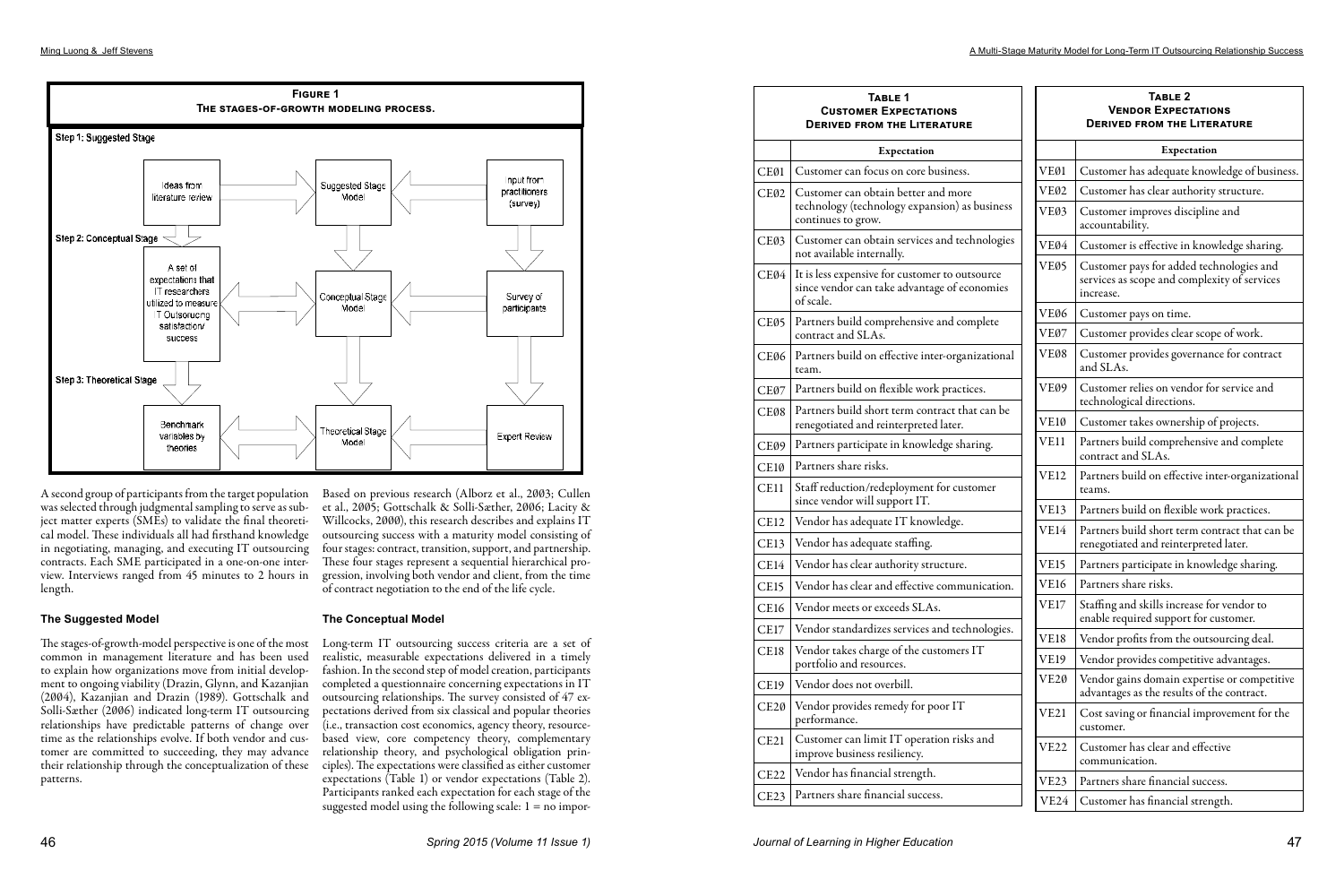### Ming Luong & Jeff Stevens **A Multi-Stage Maturity Model for Long-Term IT Outsourcing Relationship Success**

great importance.

Participants could also provide expectations not included in the survey items. These comments were analyzed and, when appropriate, considered data for one of the expectations already listed on the instrument. For example, one comment suggested the expectation of data center consolidation in the contract stage. Because data center consolidation is an IT service provided by IT vendors, the comment was considered the same as CE03, "Customer can obtain services and technologies not available internally." If the respondent had already marked that expectation as being of great importance, no adjustment to the data was necessary. If the respondent had given it a lesser classification or no mark at all, then the data were adjusted to reflect the greater level for this expectation. Only two of the four additional expectations cited resulted in adjustments to the data.

The unit of analysis was the stage of relationship between the client and vendor in a long-term IT outsourcing contract. Analysis started with the examination of customer and vendor perspectives within each stage. Findings for each perspective were combined to draw conclusions for the unit and the overall theoretical model.

## **Contract Stage**

tance, 2 = low importance, 3 = high importance, and 4 =  $^-$  renew. Renewal terms are usually 3 to 5 years, as stated in the master contract.

Long before the contract stage, customers decide to outsource. They spend time to fully understand the ramifications of their choice: the effects on IT staff, IT services, business processes, and company financials. Because their decision has enormous implications, most companies seek outside legal and outsourcing consulting expertise in vetting vendors and negotiating contracts.

Outsourcing relationships start when customers and vendors begin contract negotiations. This stage includes formal competitive bidding, requests for proposals, due diligence, pricing, proposals, and contract negotiation and requires 3 to 9 months to complete. Lawyers; consultants; vendor company CEO, CFO, and CIO; client executives; and other senior managers negotiate the memorandum of understanding and the master outsourcing service agreement or the master contract. The master contract includes contractual terms, services, costs, and resources involved. Resources include human resources, hardware equipment, software, facilities, third-party contracts, and intellectual property. The duration of these initial IT outsourcing contract terms range between 3 and 10 years. According to the SMEs, contracts of any shorter duration may discourage parties from investing in the relationship, technologies, equipment, and resources because of prohibitive costs. After the initial term, customers have the option to

The master contract also contains clauses (termination for cause; termination for convenience) to cover ending the relationship for any reason contract terms cannot be met. These clauses are typically tied to financial penalties, reimbursements, and even contract exit assistance. Thus, termination is generally expensive for the initiating party.

Besides the master contract, business and IT SMEs under the watch of legal counsel from both sides develop detailed work orders or statements of work for each IT service (e.g., helpdesks, system administration, database administration, and application support). These statements define the work activities, deliverables, and timelines vendors must execute in performance of specified work for clients.

## Expectations

Twenty research participants completed the customer portion of the questionnaire; 12 completed the vendor portion. The top five expectations identified for customers, in rank order, were CE03, CE04, CE02, CE13, and CE12. Customers' top expectations were cost reduction, technology accessibility, and technology improvement. Customers expect vendors to have adequate staffing and IT knowledge to provide high quality, costeffective outsourcing services. Customers expect access to services and technologies not available internally. They expect vendors to run customers' IT operations and to improve their use of technology. They expect vendors to provide new and better technologies to allow them to adapt to advances in technology, business processes, and business functions as their businesses grow and evolve.

The top five expectations identified for vendors, ranked in order, were VE18, VE20, VE19, VE21, and VE06. Investments in the early stages of outsourcing contracts are extremely expensive for both parties but especially for vendors because of the upfront investments required. Therefore, realizing a profit and timely payments are among vendors' greatest expectations. This is why vendors have a vested interest in their customers' success. Thus, their intention is not only expense and cost control but also enhancement of customers' revenue-generating abilities. The universal expectations are that vendors have the ability to perform, will continue to have such abilities, and will profit from their abilities and performance.

Financial and resource investments at this stage are significant for both parties; thus, early IT outsourcing failure is a significant loss for both sides. In negotiating the

### Cases

contract, both parties must understand that both parties stage does not start until the contract is signed. In pracmust make profits. Contracts must also be meaningful and enforceable because fair, meaningful, enforceable contracts are the foundation for the second stage, transition. tice, all stages are eclectic and pervasive. Although the parties plan for high-level transition in the contractual negotiation, details cannot be determined. Services, people, licenses, and resources are usually transferred between

In 2005, Sears terminated its relationship with Computer Sciences Corporation (CSC) less than a year after signing the \$1.6-billion contract, citing failure to deliver (Bierce & Kenerson, 2009; McDougall, 2005). CSC sued, disputing whether the termination was for cause or for convenience, arguing the reason for the termination was the Sears-Kmart merger. When the court found in favor of CSC, Sears had to pay CSC tens of millions of dollars in termination for convenience fees. In 2007, the two companies settled out of court for an unspecified amount paid during the contract stage. SLAs must be designed to provide IT services on time, for acceptable costs, and in accordance with specified quality. Typically, partners have 90 days after the signed master contract to establish the SLAs. **Expectations** Twenty-seven participants completed the survey for the

### **Transition Stage**

by Sears (Bierce & Kenerson, 2009). Only months after Perot Systems and Triad Hospitals signed a \$1.2-billion, 10-year contract in 2006, Community Health Systems acquired Triad and cancelled the Perot Systems contract. Because Perot Systems had reported zero revenue, citing heavy upfront data center investment transition stage, 16 for the customer portion and 11 for the vendor portion. The top five expectations for customers, in rank order, were CE13, CE12, CE05, CE11, and CE15. The top five expectations for vendors, in rank order, were VE11, VE01, VE07, VE04, and VE02. For both partners, transition is about transferring knowledge, creating organizational structure, defining roles and responsibilities, and establishing services and SLAs to

In the transition stage, customers transfer services and resources to vendors. This stage requires 6 to 18 months to complete. The SMEs believed it is the most important stage of the entire contract relationship. In concept, this

costs, Community Health Systems had to pay Perot Systems substantial fees to terminate the contract for convenience (CBR Staff Writer, 2007). The \$5-billion cancellation between IBM and JPMorgan Chase in 2004 occurred 18 months after outsourcing. The companies issued a joint statement indicating the contract did not work well. The customer, JPMorgan Chase, considered the vendor's margins too high and wanted to be active participants in managing their technology because of its potential as a competitive advantage within its industry. The vendor, IBM, did not find the arrangement financially attractive. Both companies agreed to stop trying to make the contract work (Cowley, 2004; Kawamoto, 2004). complete the contract agreement. Customers expect vendors to be adequately skilled and staffed to accomplish the transition. They want their new IT to work seamlessly and transparently and be better and more cost effective than the old. Vendors expect not only financial rewards for delivering quality and service but also good reputations and expansion of their core skills. Some vendors create special teams of their most experienced professionals to perform transitions. Customers must build organizations with in-depth knowledge of their business, provide necessary governance,

multiple vendors with relationships to the customer, not just between one vendor and the customer. These interactions result in another level of complexity, including additional contract agreements for matters not addressed

Although the first two cases show that failures are not always due to companies not doing their homework prior to signing contracts, the case of IBM and JPMorgan Chase does reveal what may happen when one or both parties do not conduct due diligence thoroughly. All three cases are clear illustrations that early IT outsourcing failure results in significant losses for both parties. and manage operation schedules. As responsibilities shift, they must create effective management structures with reduced staff. Vendors must build organizations with technical capability and learn their customers' business and IT applications and infrastructure. Both parties must communicate clearly. Although important in every stage of the life cycle, it is crucial during this

- stage when interaction and knowledge transfer are more frequent. Having clear authority structures for both parties is another expression of this expectation. Both parties must also retain transferred knowledge throughout the remainder of the contract.
- Unfortunately, many vendors believe transition is just another IT implementation consisting of project plans, ac-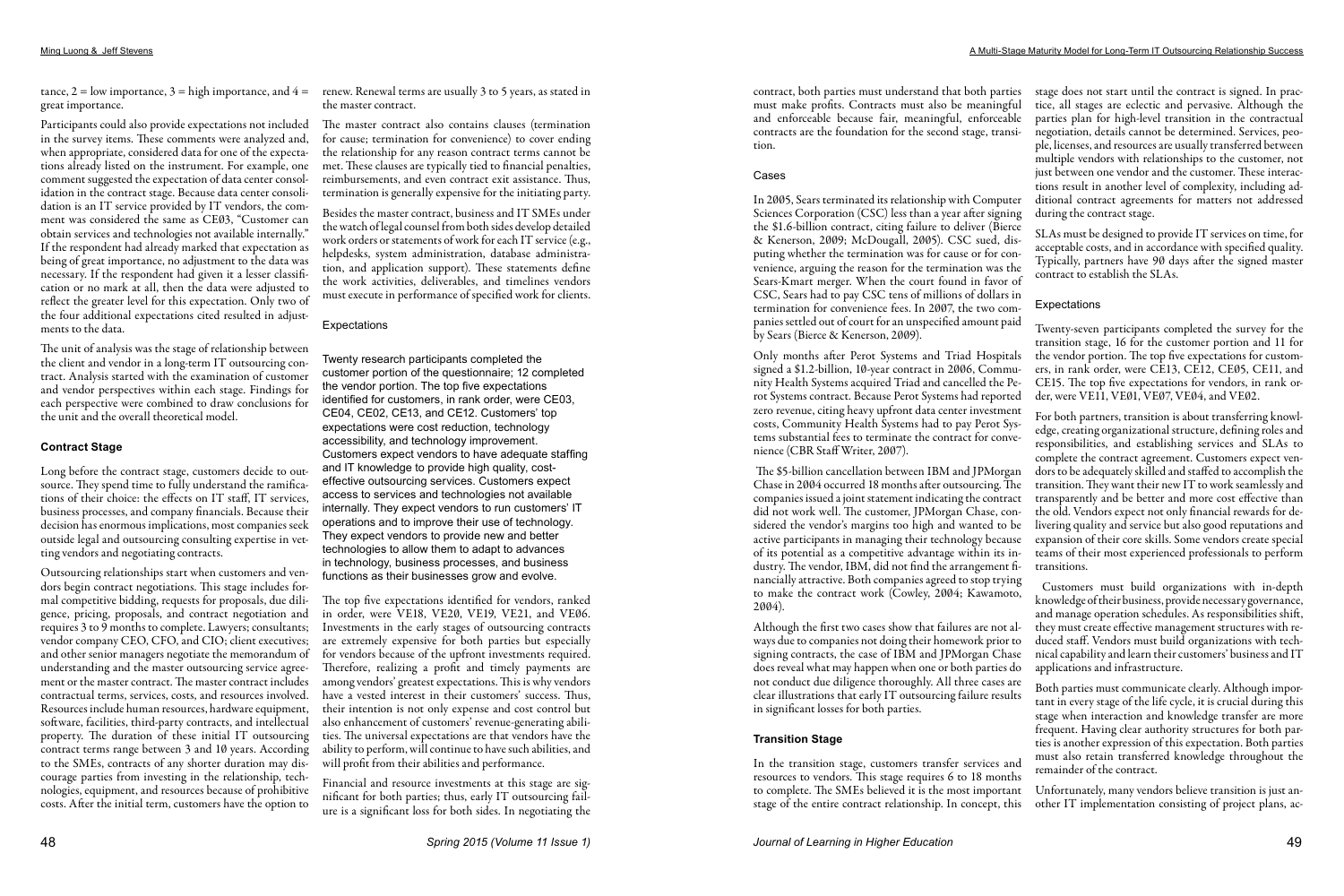tivity details within the plan, project meetings, and status Neither IBM nor DIR met each other's expectations. Reand financial reporting. Many customers abdicate their IT responsibilities upon completion of contract negotiation, depending on third-party outsourcing management services to oversee operational schedules. These types of arrangements are the root of failures in this stage. Failure is also expensive for both parties due to high up-front investment costs.

## *Cases*

In July 2010, the DIR CIO sent a notice to cure to the CEO of IBM. IBM had 30 days to correct these problems: (a) completion of only 12% of the transition, (b) failure to complete transformation services in accordance with the terms of the master contract, (c) failure to perform backup and recovery, (d) failure to deliver a disaster recovery plan, (e) failure to provide sufficient and suitably qualified personnel, (f) failure to implement data security, (g) failure to perform the services in accordance with applicable service levels, (h) failure to implement asset management, (i) failure to implement change management, (j) failure to implement system management, and (k) ineffective system monitoring (Miller, 2010). IBM disagreed with DIR, indicating DIR could terminate the master contract for cause. IBM also blamed the State, attributing problems to "fundamental changes in DIR's approach to the project, its commitment to improve its governance of the project and its management of the other agencies involved" (Miller, 2010, 7). In March 2012, DIR announced a \$901-million, 8-year deal with Xerox and a \$127-million, 6-year deal with CapGermini for overall project management services (McDougall, 2012).

The failed contract between IBM and the Texas Department of Information Resources (DIR) shows the expense of early failure and the increased losses to both parties due to delays in solving problematic contracts. This 7-year \$863-million contract signed in 2006 included consolidation of 28 DIR datacenters into two by 2009. However, the two organizations became entangled in conflicts, accusing each other of failing to uphold the contract. In 2008, Governor Perry ordered a temporary halt to consolidation because of concerns about data backup for the Thirty-three participants responded to the support stage systems. In 2010, DIR hired Equa Terra (now KPMG), a consulting firm to perform an internal audit. Equa Terra found governance provisions in the contract ineffective and inappropriate (Towns, 2010). The firm urged an overhaul of the arrangement (Hoover, 2009). Although they cited misalignment of business intent with organizational, financial, and operational realities as the main problem, other problems included interagency dynamics and categorization and prioritization of workloads (Hoover, 2009).

gardless of the breeches DIR cited, Equa Terra found the contract unsustainable because DIR had no clear authority structure (Hoover, 2009). DIR also did not have adequate knowledge of the business. Lack of governance and management, coupled with lack of business knowledge, resulted in the inability of DIR to provide IBM with a clear scope of work (Towns, 2010).

## **Support Stage**

This stage of the IT outsourcing relationship life cycle has received the most scrutiny in research studies, with practitioners' documenting it prolifically. Success in the support stage is dependent on both customer and vendor competency.

## Expectations

survey, 19 for the customer portion and 14 for the vendor portion. The top five expectations for customers, in rank order, were CE16, CE17, CE01, CE19, CE02, and CE03. In this stage, SLAs are used to manage vendor performance and monitor the success of provided services. Customers expect elevated services and improved technologies at the negotiated pricing, not over billing or corner cutting that impacts service level or quality. They expect to benefit from the standards and procedures vendors established in the transition stage and through the SLAs. They expect access to services and technologies not previously accessible. They also expect delivery of new and better technologies to support their growing or evolving portfolios. However, customers must focus not only on their business but also on their skills in governing the relationship.

The top five vendor expectations, ranked in order, are VE08, VE05, VE02, VE03, and VE01. Vendors expect to do well by standardizing services and technologies offered and by getting paid on time. The master contract explicitly states how often invoices and payments are rendered; who pays taxes; and how exchange rates, duties, tariffs, levies, and governmental fees are handled. However, vendors expect customers to pay for added services and technologies necessitated by changes in technology or business but not stated in the master contract. They also expect customers to be responsible for their shop, to provide governance, to have clear authority structures, and to improve their expertise in outsourcing management. According to the SMEs, many contracts specifically include details regarding compliance and legal and regulatory accountability and liability.

tency. Vendors must provide and continually improve the efficiency and effectiveness of quality services. Customers must understand not only their business but also governance of these relationships. Customers moving beyond rigid SLA measurements and adopting more innovative Expectations ways to measure these relationships, such as more flexible models that result in rewards to the vendors through additional business, also indicates success.

## Cases

- Success is dependent on customer and vendor compe-depend on each other; (c) they have open communication and are friendly toward each other; and, (d) they build their relationship on interconnections that cannot be easily broken (Kern & Willcocks, 2000).
	-
	-
	- Fourteen participants, eight for the customer portion and six for the vendor portion, completed the partnership stage of the survey. The top five expectations for customers, in rank order, were CE07, CE09, CE02, CE10, CE06, and CE23. The top five expectations for vendors, in rank

Owens & Minor and Perot Systems signed a 10-year, \$229-million contract in 2002 that, according to one SME, has been extended until December 2014. David Guzman, Owens & Minor CIO, stated Perot Systems has "a compatible culture to our own in terms of delivery to our customers" and "maintains a fixed, predictable price for excellent operations; and a variable arrangement for strategic sourcing, according to Owens & Minor's needs over time" (Parry, 2004, 3) Because of this successful relationship, Owens & Minor has had time to focus on its core business, on "what's strategic" rather than on "keeping the ship afloat" (Parry, 2004, 2). This will allow them to build a partnership focused on strategic value and speed to market. order, were VE12, VE13, VE15, VE23, and VE16. For customers, the determining factor in whether vendors are strategic partners is how well and how flexibly vendors adapt to customers' growth. Previously, the most important aspects of vendors' expertise were the efficient execution of utility technologies and services and the accuracy, availability, and reliability of their systems. As strategic partners, vendors must deliver technology expansion in preparation for business growth. Vendors must become integrated parts of customers' organizations, sharing risks and successes. Vendors must also have joint expectations with customers.

Both customer and vendor have been doing what is expected to the best of their abilities. Therefore, Owens & Minor has been able to focus on the strategic value of IT, bringing continuous improvement to business processes and business innovation. This has resulted in a restructured contract containing a more flexible two-level pricing arrangement, one for fixed, predictable operational costs and one for variable costs (Parry, 2004, 3). **Partnership Stage** Owens & Minor received the 2011 CIO 100 award for innovation for business growth. The annual award program, produced by CIO magazine, recognizes organizations that exemplify the highest levels of operational and strategic excellence in IT ("CIO100 2011 Companies," 2011). InformationWeek twice ranked the company first in its annual listing of the 500 most innovative technology users in the United States (McGee, 2003). At the Dell World conference in October 2011, Rick Mears, Owens & Minor CIO, attributed their IT success to their partnership with Perot (now Dell):

In the previous stages, both partners focused on effective procurement of utility technologies and services and their management through tight contract compliance and strict governance. However, over time, the relationship evolves. As partners become more sophisticated at what they do, they engage in mutually beneficial behaviors, their expectations having common objectives. The outsourcing relationship becomes a strategic partnership, a natural outgrowth of a successful relationship. Customers leverage vendors' skills to take advantage of economies of scale and consider vendors strategic allies. Vendors develop or improve their expertise and skills, becoming more desirable both in their customers' eyes and in the market place. Thus, strategic relationships change into complementary partnerships in which (a) both key actors have something of value to contribute; (b) they invest in each other and We were technology limited for the things we wanted to get into. We needed a strategic partner who could help us align our business with technology. Dell not only proved that they have the know-how but also helped us to get that transformed and innovated technology implemented quickly and effectively in order for us to grow and expand the market. ("On the Case," 2011) Tenet Healthcare signed the first \$1-billion, 10-year IT outsourcing contract with Perot Systems in 1990. They extended it in 2001 for 10 years and again in 2006 for 10 years, making it one of the longest partnerships in the industry. Steve Brown, Tenet CIO, explained that early successes in their relationship allowed both companies

## Cases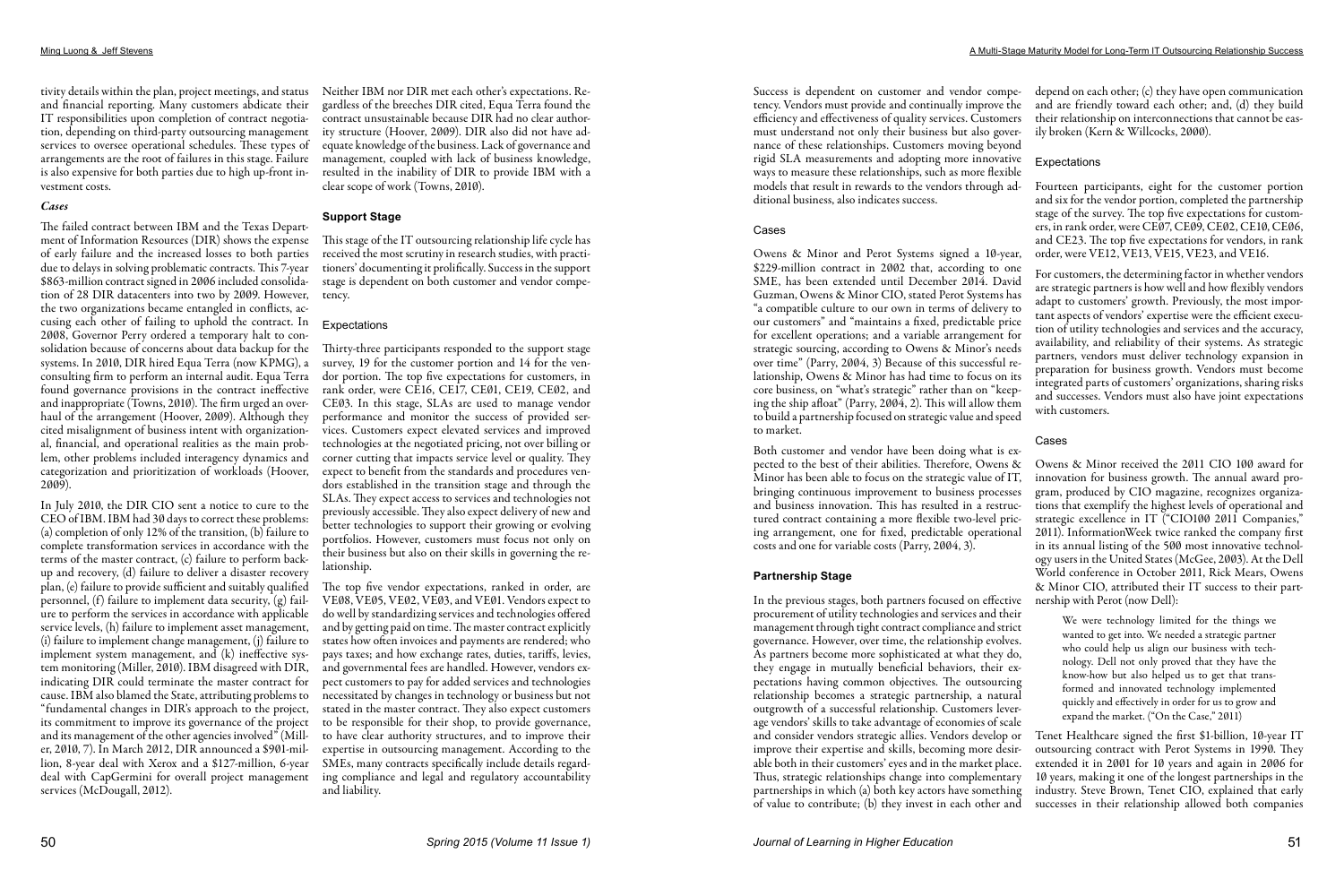to pursue "mutually beneficial opportunities" and cited their "understanding of the people, capacities, and capabilities" (as quoted in PricewaterhouseCoopers, 2008, p. 4). The SMEs noted this partnership has not always been smooth. Tenet has constantly reevaluated the relationship and its collaborative model, renegotiating the contract four times. In 2003, when Perot Systems acquired Vision Healthsource, a billing and claims management company in India, to jump start their international expansion of their healthcare IT, Tenet was their first customer, sharing the risk and realizing the benefits of the global market.

## **Least Important Expectations**

Survey respondents identified six customer expectations (CE08, CE14, CE18, CE20, CE21, CE22) and five ven-

dor expectations (VE09, VE10, VE14, VE17, VE22) as being less important. The literature indicated that, although these expectations are valid for some organizations and in some stages of the life cycle, they are not core characteristics of typical long-term IT outsourcing relationships.

## **The Theoretical Model**

Analysis of survey results revealed 36 core expectations (17 customer; 19 vendor) that constitute characteristics of long-term IT outsourcing relationships. These core expectations neither remain static throughout the contract nor change completely from stage to stage. Whether their criticality increases or decreases is dependent on the particular stage involved. Results were further analyzed using Gregor's (2006) analysis theory criteria to identify accumodel (Figure 2).

In the contract stage, three major concerns exist:

- Customer must achieve cost saving while vendors achieve financial improvement.
- Customers must gain in technology while vendors gain in staffing and expertise.
- Customers and vendors must both have possibilities for future technology expansion.

Resolving these concerns does not mean the parties have actually realized their intended expectations but that they are satisfied their expectations are being met. This satisfaction may be due either to clauses within the contract or to other negotiated agreements. When these concerns are

resolved, the parties move to the next stage. In the transition stage, although the importance of cost and technology still exists, new concerns emerge: With the completed contract, the SLAs, and the appropriate organizational structures, including authority and escalation paths, in place, the parties may move to the support stage. In the support stage, two new concerns emerge that concern core competencies and financial realization:

rate and credible benchmark variables for each stage in the on the cost, time and effort to vet vendors, due diligence, and plan and negotiate the contract. Thus, the tentative partnership matures over time into a partnership, passing through sequential and predictable stages.

- 
- while vendors must be fair in their charges.

- Partners build on flexible work practices.
- Partners share knowledge.
- Partners share financial success and risks.
- Partners become an effective inter-organizational team.

By design, companies enter long-term IT outsourcing contracts with the intention of building a partnership, much like a merger or a joint venture. This is evidentially based

• Both parties must work together to build a comprehensive and complete contract and the SLAs. • Both customers and vendors must build or maintain effective authority structures and organizations to support contract arrangements. • Both parties must focus on what each does best. IT outsourcing consultants should use the Multi-Stage Maturity Model for Long-Term IT Outsourcing Relationship Success to help clients manage these relationships more holistically rather than legalistically. Prior to the contract, both parties must conduct due diligence to ensure a good match, both in supply and demand and in cultural fit. In the contract stage, the negotiated contract must result in saving costs for the customer and earning profits for the vendor. The contract should show the benefits of technology and the possibility of future technology expansion for both parties. Both parties must understand the cost of failures and prepare for them by including termination terms in the contract. Exit terms must be planned, as should transformations in the organizations due to global expansion, mergers, acquisitions, and new technologies. Thus, neither party should have to engage in expensive litigation or transfer costs should the partnership no longer be a suitable solution.

- 
- 

From the contract perspective, the stages of long-term IT outsourcing do not have obvious boundaries; they appear eclectic and pervasive. From a relationship perspective, the stages of growth develop sequentially, with each stage having distinguishing characteristics driven by dominant variables or concerns. Figure 3 is a summary of the four stages of the final theoretical model, including the five top expectations for each stage and the dominant variables that differentiate one stage from another.

## **RECOMMENDATIONS**

• Customers must be prompt with their payments, When expectations are met and both parties feel the other is being fair, the relationship may progress to the fourth stage. In the partnership stage, the relationship reveals characteristics of a complementary relationship: In the transition stage, both parties should behave as if involved in a merger or joint venture. Doing so will result in the convergence of effective governance, the business knowledge of the organization, and expertize in IT applications and infrastructure. Customers must remain actively involve and lead; vendors must build permanent operational organizations capable of retaining the transferred knowledge and skills.

In the support stage, customers must focus not only on their business but also on their governance skills. Vendors must become their clients' enablers, offering them access to extended capabilities, technologies, standards, and best practices. In the partnership stage, transformation must occur to enable business optimization and growth. Both partners must drive greater strategic effectiveness and business value via collaboration, cultural alignment, and a flexible relationship.

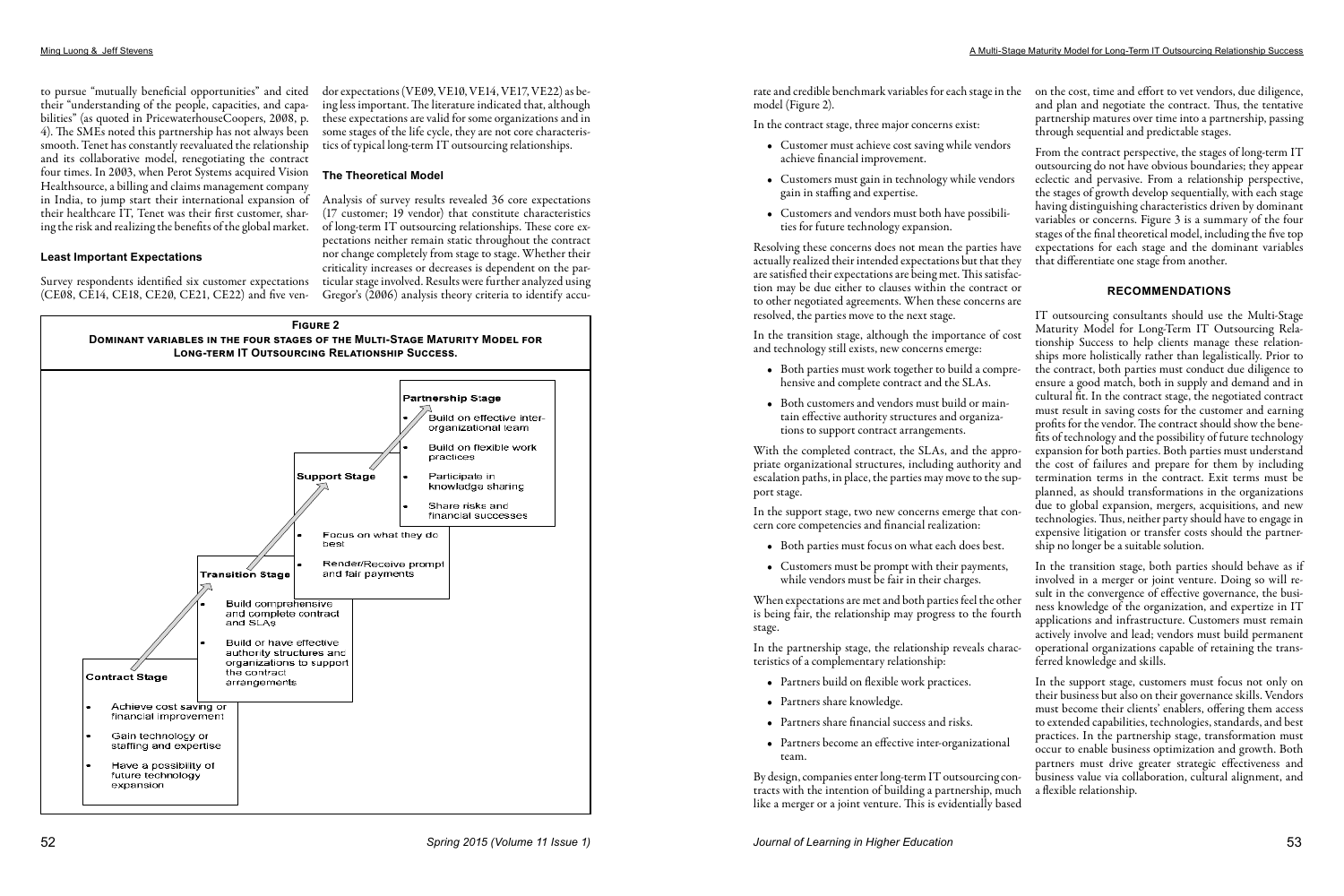Vendors and clients may use the model to identify the current stage of their contract relationships. They may also use it to evaluate both their partners' and their own expectations to ensure they are realistic, measurable, and deliverable in a timely manner.

However, although this research is based on mature IT relationships and on information from SMEs, 76% of IT relationships are first-time relationships (Young et al., 2008) in which partners may not have similar levels of organizational maturity. In addition, the model does not address cultural differences and global relationships. The research suggests that in global relationships, additional expectations may exist concerning data security, intellectual property protection, other privacy concerns, culture, and language. Partners must consider these constraints in determining whether the model is appropriate to use or whether they need to add their own expectations.

## **CONCLUSION**

Long-term IT outsourcing success requires each partner to understand both parties' expectations in each of the four stages of the relationship life cycle. Failure to do so may result in the failure of the relationship at potentially

great cost for both parties. The theoretical Multi-Stage Maturity Model for Long-Term IT Outsourcing Relationship Success is a tool partners may use to increase their understanding of these expectations and to plan, manage, and govern their IT outsourcing relationships to success.

## **REFERENCES**

- Alborz, S., Seddon, P. B., & Scheeper, R. (2003). A model for studying IT outsourcing relationships. In J. Hanisch & University of South Australia (Eds.), *Proceedings of the Seventh Pacific Asia Conference on Information Systems (pp. 1297–1313). Adelaide, Australia: University of South Australia.*
- Bierce, W. B., & Kenerson, M. L. (Eds.). (2009, Obtober 9). Failed deals: CSC sues sears over termination. *Outsourcing-Law.com*. Retrieved from http://www. outsourcing-law.com/2009/10/failed-deals-csc-suessears-over-termination/
- CBR Staff Writer. (2007October 7). Perot's \$1.2bn Triad deal cancelled*. CBR Computer Business Review*. Retrieved from http://www.cbronline.com/news/ perots\_12bn\_triad \_deal \_cancelled
- CIO100 2011 100 companies innovating for business Kazanjian, R. K., & Drazin, R. (1989). An empirical test growth. (2011, August 11). *CIO.com*. Retrieved from http://www.cio.com/cio100/2011/1 of a stage of growth progression model. *Management Science, 35*, 1489–1503
- Cowley, S. (2004 September 15). Update: J.P. Morgan cancels \$5B IBM outsourcing deal. *COMPUTER-WORLD*. Retrieved from: http://www.computerworld.com/s/article/95933/ Update\_ J.P.\_Morgan\_ cancels\_5B\_IBM\_outsourcing \_deal?taxonomyId= 14&pageNumber=1 Kern, T. (1997). The gestalt of an information technology outsourcing relationship: An exploratory analysis. *ICIS 1997 Proceedings.* Retrieved from http://aisel.aisnet.org /icis1997/3/ Kern, T., & Willcocks, L. (2000). Exploring informa-
- Cullen, S. (2009). *The contract scorecard: Successful outsourcing by design. Surrey, United Kingdom: Grover.* tion technology outsourcing relationships: Theory and practice. *Journal of Strategic Information Systems, 9(4)*, 321–350.
- Cullen, S., Seddon, P., & Willcocks, L. (2005). Managing outsourcing: The lifecycle imperative. MIS Quarterly Executive, 4(1), 229–246. Kern, T., & Willcocks, L. (2001). *The relationship advantage: Information technologies, sourcing, and management: Oxford, United Kingdom: University Press.*
- Dhar, S., & Balakrishnan, B. (2006). Risks, benefits, and challenges in global IT outsourcing: Perspectives and practices. Journal of Global Information Management, 14(3), 59–89. Kern, T., & Willcocks, L. P. (2002). Exploring relationship in information technology outsourcing: The interaction approach. *European Journal of Information Systems, 11, 3–19.*
- Dibbern, J., Goles, T., Hirschheim, R., & Jayatilaka, B. (2004). Information systems outsourcing: A survey and analysis of the literature. *ACM SIGMIS Database, 35*(4), 6–102. Lacity, M. C., & Hirschheim, R. (1993). Implementing information systems outsourcing: Key CIO issues and experiences of an early adopter. Journal of General Management, 19(1), 17–31.
- Drazin, R., Glynn, M. A., & Kazanjian, R. K. (2004). Dynamics of structural change. In M. S. Poole & A. H. Van De Ven (Eds.), *Handbook of organizational change and innovation (pp. 168–170). Oxford, United Kingdom: University Press.*  Lacity, M. C., Hirschheim, R., & Willcocks, L. (1994). Realising outsourcing expectations: Incredible expectations, credible outcomes. Information Systems Management, 11(4), 7–18.
- Gonzalez, R., Gasco, J., & Llopis, J. (2006). Information systems outsourcing: A literature analysis. *Information & Management, 43, 821–834.* Lacity, M. C., & Willcocks, L. P. (2000). Relationships in IT outsourcing: A stakeholder perspective. In R. W. Zmud (Ed.), Framing the domains of IT management: Projecting the future through the past (pp. 355–384). Cincinnati, OH: Pinnaflex Education Resources.
- *Gottschalk, P., & Solli-Sæther, H. (2006). Maturity model for IT outsourcing relationships. Industrial Management and Data Systems, 106(2), 200–212.* Loesche, E. A., & Hefley, B. (2009). eSourcing capability model for client organizations *(eSCM-CL).* San Antonio, TX: Van Haren.
- Grover, V., Cheon, M., & Teng, J. (1996). The effect of service quality and partnership on the outsourcing of information systems functions. Journal of Management Information System, 12(4), 89–116. Loh, L., & Venkatraman, N. (1992). Diffusion of information technology outsourcing: Influence sources and the Kodak effect. *Information Systems Research*, *3*, 334–358.
- Hoover, N. (2009), Texas' data center consolidation project under scrutiny. InformationWeek. Retrieved from http://www.informationweek.com/news/221800216 Hyder, E. B., Heston, K. M., Paulk, M. C., & Hefley, B. McDougall, P. (2005, May 16). Sears exits \$1.6 billion outsourcing deal with CSC*. Information Week.* Retrieved from http://www.informationweek.com/searsexits-16-billion-outsourcing-deal/163104047
- (2009). eSourcing capability model for service providers (eSCM-SP). San Antonio, TX: Van Haren.
- Kawamoto, D. (2004, September 15). JPMorgan Chase cancels IBM outsourcing contract. *CNET*. Retrieved from http://news.cnet.com/JPMorgan-Chase-cancels-IBM-outsourcing-contract/2100-1011\_3-5367781. html McDougall, P. (2012, June 23). Texas hands troubled IBM contract to CapGermini, Xerox. *InformationWeek. Retrieved from www.informationweek.com/news/government/state-local/232602653 McGarrah, L. (2011, February 3). The pitfalls of outsourcing IT. News Observer. Retrieved from http://www.*